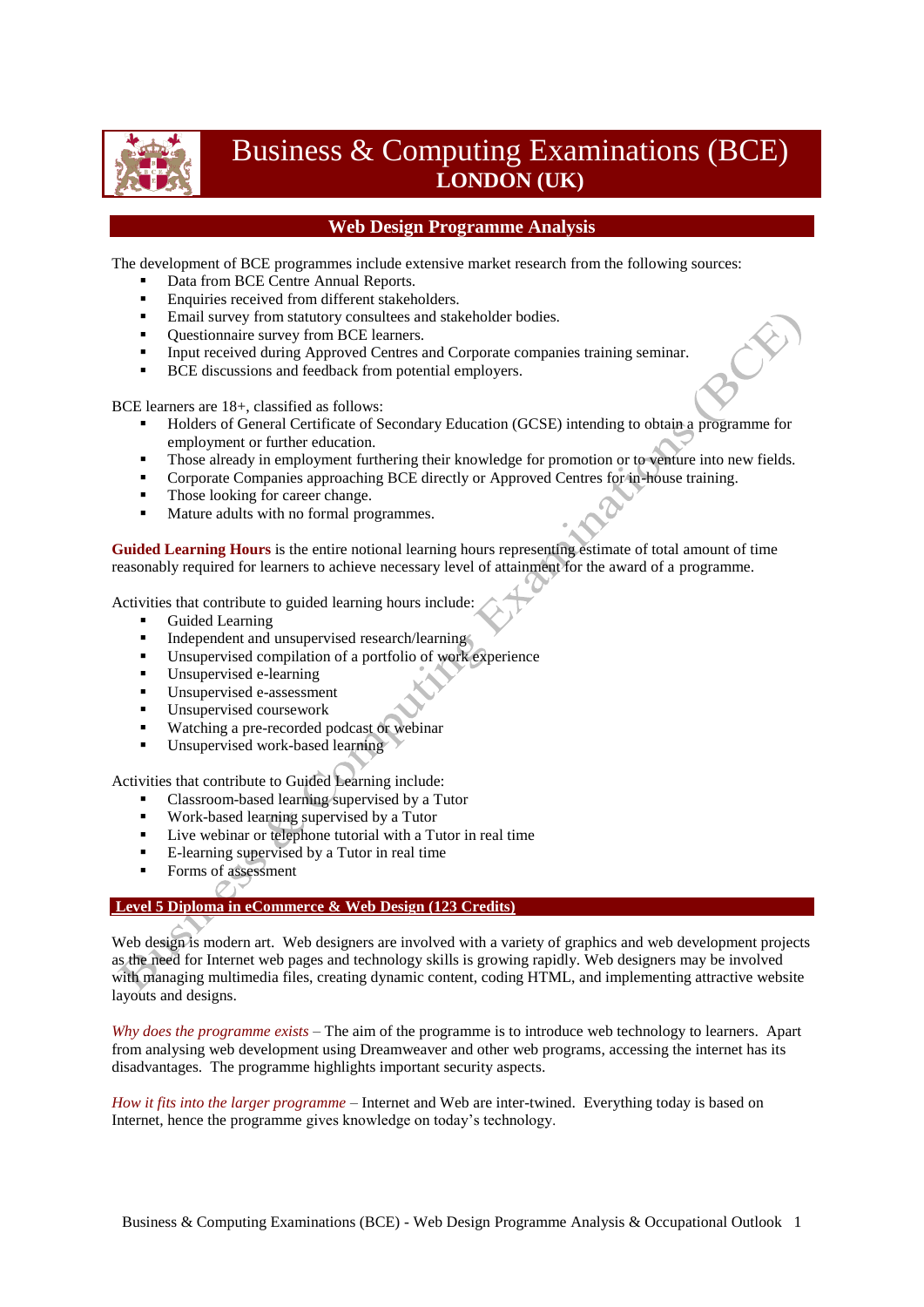*For whom it was designed* – This programme is designed for those who complete the Level 4 Certificate in Networking, Level 4 Certificate in Computer Fundamentals, Level 5 Diploma in Information Technology or holders of equivalent programmes interested in pursuing web technology.

*How it will benefit learners* – The Web design programme can better prepare learners for employment in the highly competitive technology industry. Web designers can also choose to start their own business to bid on contracts for various projects. The development of new technologies and tools is making a career in web design a rapidly growing employment option.

### *Units:*

- eBusiness Fundamentals
- $\bullet$  HTML
- XML
- JavaScript
- DreamWeaver
- Flash

**eBusiness Fundamentals** - Electronic Business/Commerce or ebusiness/ecommerce is a term for any type of business, or commercial transaction, that involves the transfer of information across the Internet. It covers a range of different types of businesses, from consumer based retail sites, through auction or music sites, to businesses exchanging trading goods and services between corporations. It is currently one of the most important aspects of the Internet to emerge. Common illustrations include Amazon.com, ebay.com, and hotels.com.

**HTML** - HyperText Markup Language (HTML) is a language to specify the structure of documents for retrieval across the Internet using browser programs of the World Wide Web.

**XML** - XML was designed to transport and store data. HTML was designed to display data. XML carries and stores data.

**JavaScript** - JavaScript is a scripting language used in many webpages. JavaScript is a client side language and it runs on the client browser. JavaScript is a simple programming language used to make web pages more interactive. Once known as LiveScript, JavaScript's name was changed as part of a marketing deal between Netscape and Sun. JavaScript code was invented to validate form fields before a form is submitted, saving the user the trouble of waiting to hear back from the web server if the problem is a simple one, like a missing digit in a 16-digit credit card number.

**DreamWeaver** - Dreamweaver is a web page editor, designed to allow users to create web pages with a wide variety of features without having to write the HTML code by hand. Dreamweaver is one of the most powerful applications for building and managing webpages. With Dreamweaver one can create tables, forms, CSS styles and templates.

**Flash** - Flash allow web developers to create interactive content, such as animations, animated menus, movies, games and more. Flash is based on vector graphics, which means that flash animations can be rescaled without losing the image quality. Flash animations can be embedded in HTML pages as menus, movies or web site layouts.

| Unit                  | <b>Pre-requisite</b>       | Core-requisite                   | <b>Guided</b><br><b>Learning</b><br><b>Hours</b> | <b>Number</b><br>of<br><b>Credits</b> |
|-----------------------|----------------------------|----------------------------------|--------------------------------------------------|---------------------------------------|
| eBusiness             | Some level of familiarity  | A pass or higher in Diploma in   | 220                                              | 22                                    |
| <b>Fundamentals</b>   | with computer and Internet | <b>Information Technology or</b> |                                                  |                                       |
|                       | technologies.              | equivalence.                     |                                                  |                                       |
| <b>HTML</b> Authoring | Basic understanding of     | A pass or higher in Diploma in   | 200                                              | 20                                    |
|                       | HTML. Familiarity with     | <b>Information Technology or</b> |                                                  |                                       |
|                       | the Web and its            | equivalence.                     |                                                  |                                       |
|                       | terminology                |                                  |                                                  |                                       |
| <b>XML</b>            | Basic understanding of     | A pass or higher in Diploma in   | 240                                              | 24                                    |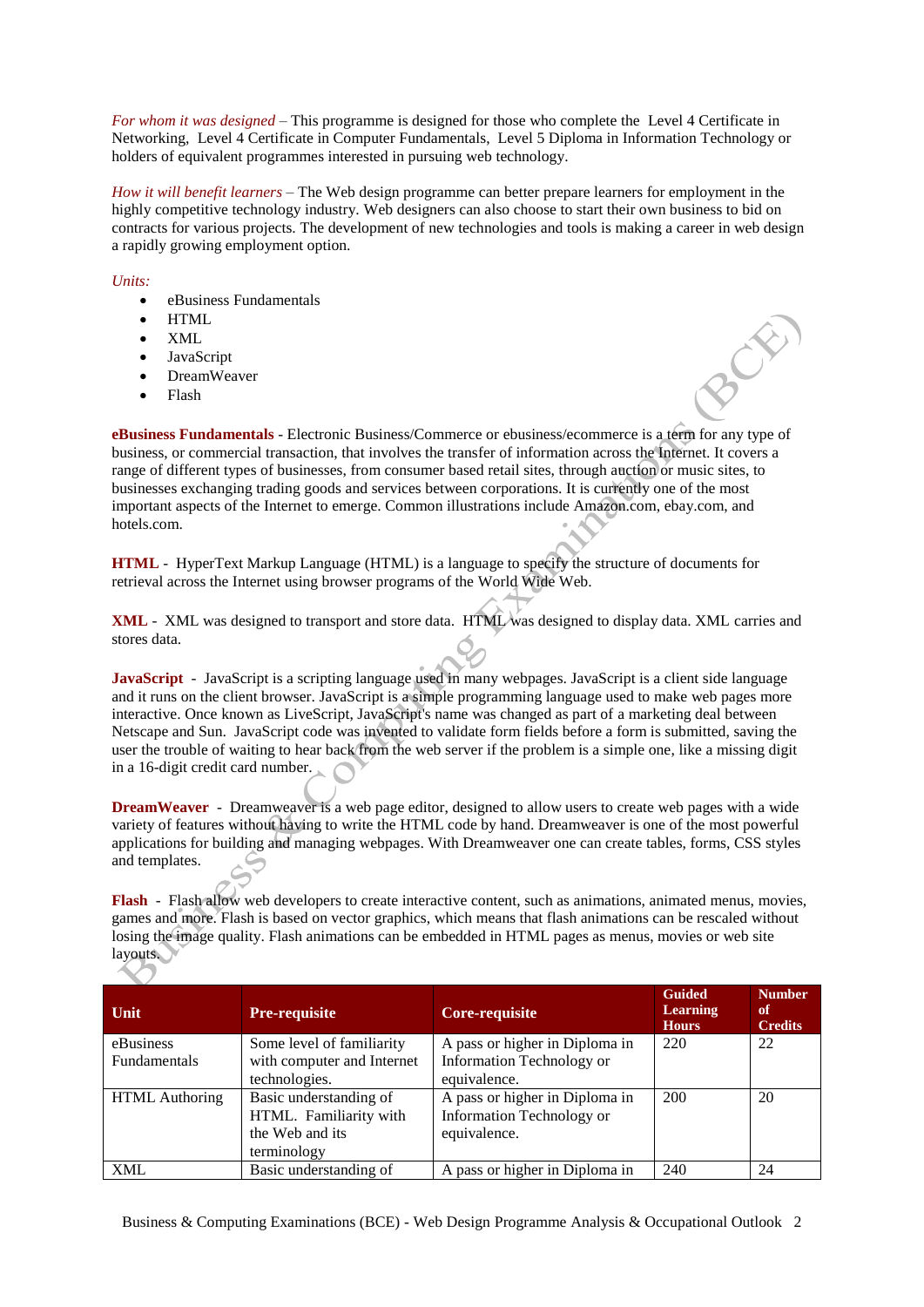|                                    | HTML. Familiarity with<br>the Web and its                                                         | Information Technology or<br>equivalence.                                   |     |    |
|------------------------------------|---------------------------------------------------------------------------------------------------|-----------------------------------------------------------------------------|-----|----|
| JavaScript                         | terminology<br>Basic understanding of<br>HTML. Familiarity with<br>the Web and its<br>terminology | A pass or higher in Diploma in<br>Information Technology or<br>equivalence. | 240 | 24 |
| <b>DreamWeaver</b>                 | Basic understanding of<br>HTML. Familiarity with<br>the Web and its<br>terminology                | A pass or higher in Diploma in<br>Information Technology or<br>equivalence. | 240 | 24 |
| Flash                              | Familiarity with the Web<br>and its terminology.                                                  | A pass or higher in Diploma in<br>Information Technology or<br>equivalence. | 220 |    |
| Coursework (Project) for all units |                                                                                                   |                                                                             | 190 | 19 |

| <b>Rules of combination:</b> | All units are mandatory |
|------------------------------|-------------------------|
| Age Group:                   | 18+                     |
| <b>Programme Type:</b>       | Vendor/Industry         |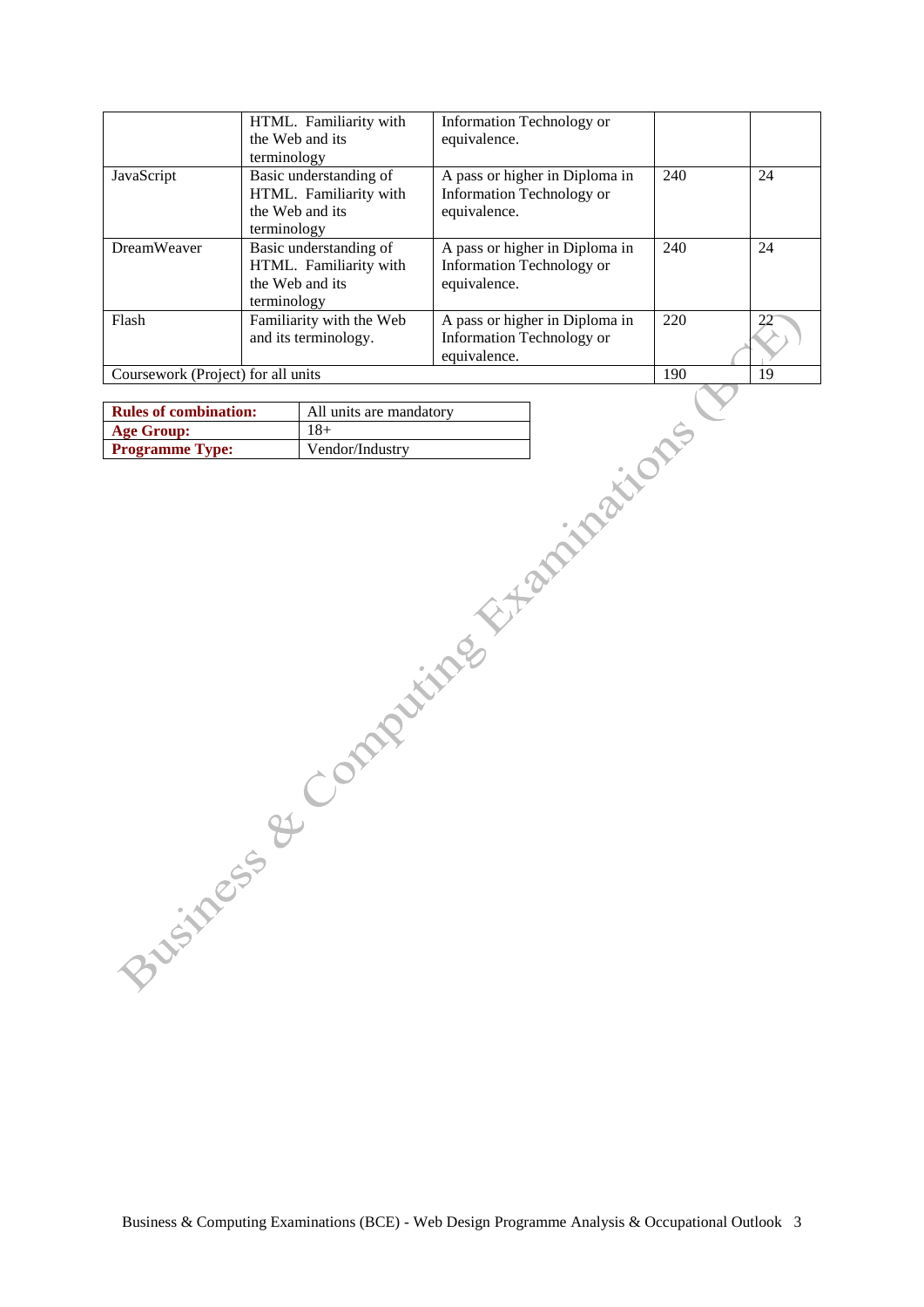|               |                                                      |                | edusiness learning flours information sheet |                 | <b>Notional Learning Hours</b> |                   |                   |                  |
|---------------|------------------------------------------------------|----------------|---------------------------------------------|-----------------|--------------------------------|-------------------|-------------------|------------------|
|               |                                                      |                |                                             |                 |                                |                   |                   |                  |
|               | <b>Unit Titles</b>                                   | <b>Credits</b> | <b>Guided</b> /                             | Independent     | <b>Research</b>                | <b>Assessment</b> | <b>Coursework</b> | <b>Total</b>     |
|               |                                                      |                | <b>Contact</b>                              | <b>Learning</b> | <b>Activities /</b>            | (self/class)      |                   |                  |
|               |                                                      |                | <b>Learning</b>                             |                 | <b>Group Work</b>              |                   |                   |                  |
| 01            | <b>Internet and World Wide Web</b>                   | 2.0            |                                             | n               |                                |                   |                   | 20               |
| 02            | eBusiness models                                     | 2.0            |                                             |                 |                                |                   |                   | 20               |
| 03            | Building, designing and management eBusiness         | 2.0            |                                             |                 |                                |                   |                   | 20               |
| 04            | Electronic transfer and other online payment schemes | 2.0            |                                             |                 |                                |                   |                   | 20               |
| 05            | How the Internet works                               | 2.0            |                                             |                 |                                |                   |                   | 20               |
| 06            | Wireless technology                                  | 2.0            |                                             |                 |                                |                   |                   | 20               |
| 07            | Internet security and security protocols             | 2.0            |                                             |                 |                                |                   |                   | 20               |
| 08            | Online marketing and search engines                  | 2.0            |                                             |                 |                                |                   |                   | 20               |
| 09            | Cookies and web tracking                             | 2.0            |                                             |                 |                                |                   |                   | 20               |
| <sup>10</sup> | Internet legal and ethical issues                    | 2.0            |                                             |                 |                                |                   |                   | 20               |
| -1-1          | Online banking services                              | 2.0            |                                             |                 |                                |                   |                   | $\underline{20}$ |
|               |                                                      | <b>22.0</b>    | 88                                          |                 |                                |                   |                   | 220              |

## **eBusiness Learning Hours Information Sheet**

## **HTML Authoring Learning Hours Information Sheet**

|           |                                               |                  | <b>Notional Learning Hours</b> |                 |                     |                   |                   |              |  |
|-----------|-----------------------------------------------|------------------|--------------------------------|-----------------|---------------------|-------------------|-------------------|--------------|--|
|           | <b>Unit Titles</b>                            | <b>Credits</b>   | Guided /                       | Independent     | <b>Research</b>     | <b>Assessment</b> | <b>Coursework</b> | <b>Total</b> |  |
|           |                                               |                  | <b>Contact</b>                 | <b>Learning</b> | <b>Activities /</b> | (self/class)      |                   |              |  |
|           |                                               |                  | <b>Learning</b>                |                 | <b>Group Work</b>   |                   |                   |              |  |
| -01       | Principles of a HTML pages                    | 2.0 <sub>1</sub> | $\circ$                        | 6               |                     |                   |                   | 20           |  |
| 02        | <b>Creating HTML hyperlinks</b>               | 2.0              |                                |                 |                     |                   |                   | 20           |  |
| 03        | HTML fonts, colours and images                | 2.0              |                                | O               |                     |                   |                   | 20           |  |
| 04        | Linked lists                                  | 2.0              |                                | n               |                     |                   |                   | 20           |  |
| 05        | Graphics and images                           | 2.0              |                                |                 |                     |                   |                   | 20           |  |
| 06        | <b>HTML Links</b>                             | 2.0              |                                |                 |                     |                   |                   | 20           |  |
| 07        | Creating tables in HTML                       | 2.0              |                                | n               |                     |                   |                   | 20           |  |
| 08        | Using frames in HTML                          | 2.0              |                                |                 |                     |                   |                   | 20           |  |
| 09        | Creating forms in HTML                        | 2.0              |                                | n               |                     |                   |                   | 20           |  |
| <b>10</b> | Creating inline and embedded styles using CSS | 2.0              | 8                              | 6               | 2                   | $\sim$            |                   | 20           |  |
|           |                                               | 20.0             | 80                             |                 |                     |                   |                   | 200          |  |
|           |                                               |                  |                                |                 |                     |                   |                   |              |  |
|           |                                               |                  |                                |                 |                     |                   |                   |              |  |
|           |                                               |                  |                                |                 |                     |                   |                   |              |  |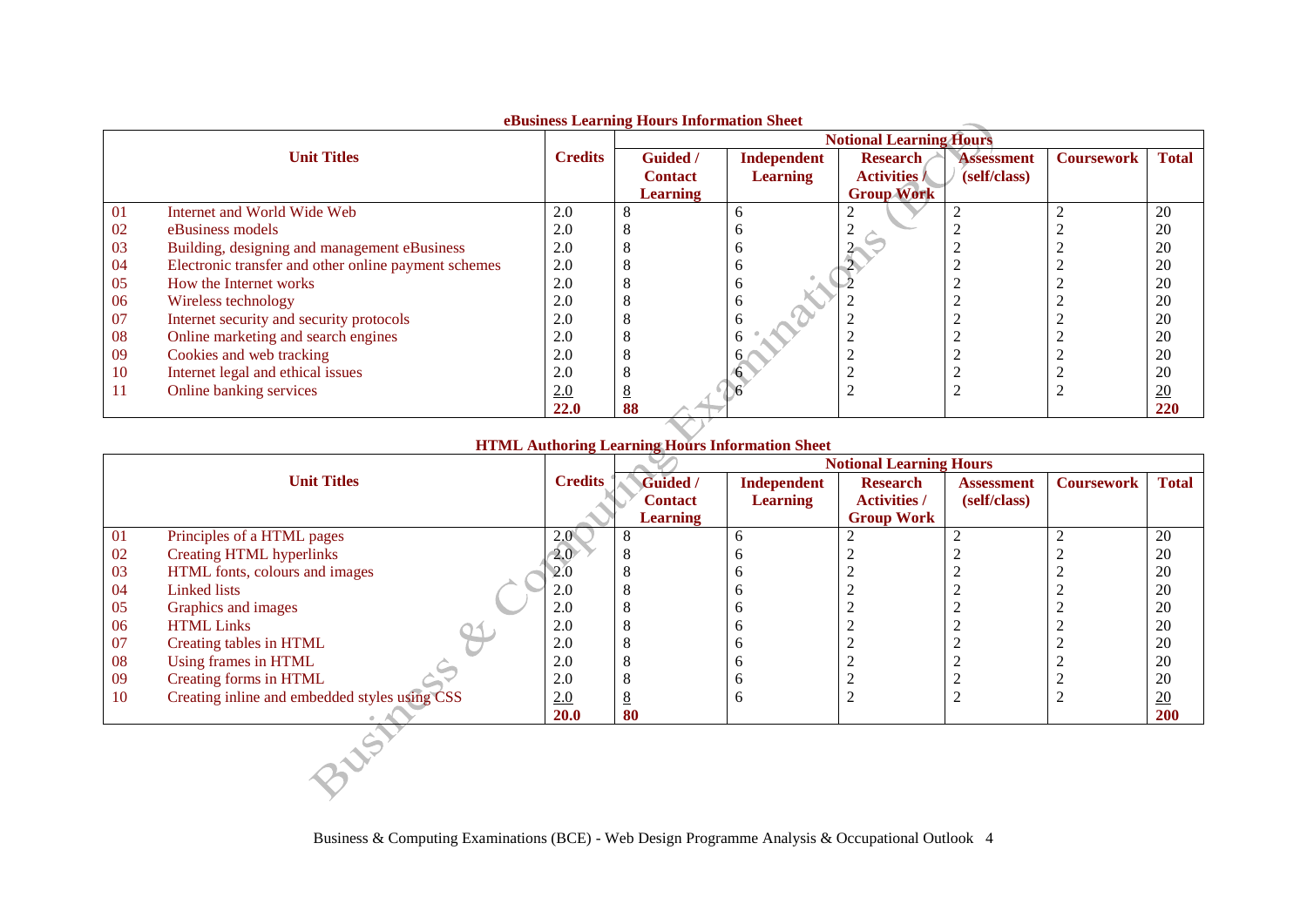|     |                                        |                | AML Learning Hours Imormation Sheet |                                | <b>Notional Learning Hours</b>         |                                   |                   |                  |
|-----|----------------------------------------|----------------|-------------------------------------|--------------------------------|----------------------------------------|-----------------------------------|-------------------|------------------|
|     | <b>Unit Titles</b>                     | <b>Credits</b> | Guided /<br><b>Contact</b>          | Independent<br><b>Learning</b> | <b>Research</b><br><b>Activities /</b> | <b>Assessment</b><br>(self/class) | <b>Coursework</b> | <b>Total</b>     |
|     |                                        |                | <b>Learning</b>                     |                                | <b>Group Work</b>                      |                                   |                   |                  |
| 01  | XML document features XML Syntax       | 2.0            |                                     |                                |                                        |                                   |                   | 20               |
| 02  | <b>XML</b> Syntax                      | 2.0            |                                     |                                |                                        |                                   |                   | 20               |
| 03  | Components of an XML document          | 2.0            |                                     |                                |                                        |                                   |                   | 20               |
| 04  | <b>How XML Works</b>                   | 2.0            |                                     |                                |                                        |                                   |                   | 20               |
| 05  | Validating data in XML                 | 2.0            |                                     |                                |                                        |                                   |                   | 20               |
| 06  | Working with namespaces and schemas    | 2.0            |                                     | <sub>0</sub>                   |                                        |                                   |                   | 20               |
| 07  | Cascading style sheets in XML          | 2.0            |                                     |                                |                                        |                                   |                   | 20               |
| 08  | Working with XSLT                      | 2.0            |                                     |                                |                                        |                                   |                   | 20               |
| 09  | Using extension functions and elements | 2.0            |                                     |                                |                                        |                                   |                   | 20               |
| 10  | Creating element groups                | 2.0            |                                     |                                |                                        |                                   |                   | 20               |
| -11 | Overview of Hyperlinks                 | 2.0            |                                     |                                |                                        |                                   |                   | 20               |
| 12  | Using the document object model        | 2.0            |                                     |                                |                                        |                                   |                   | $\underline{20}$ |
|     |                                        | 24.0           | 96                                  |                                |                                        |                                   |                   | 240              |

## **XML Learning Hours Information Sheet**

## **JavaScript Learning Hours Information Sheet**

|    |                                       |                  | <b>Notional Learning Hours</b> |                    |                     |                   |                   |                  |
|----|---------------------------------------|------------------|--------------------------------|--------------------|---------------------|-------------------|-------------------|------------------|
|    | <b>Unit Titles</b>                    | <b>Credits</b>   | <b>Guided</b> /                | <b>Independent</b> | <b>Research</b>     | <b>Assessment</b> | <b>Coursework</b> | <b>Total</b>     |
|    |                                       |                  | <b>Contact</b>                 | <b>Learning</b>    | <b>Activities /</b> | (self/class)      |                   |                  |
|    |                                       |                  | <b>Learning</b>                |                    | <b>Group Work</b>   |                   |                   |                  |
| 01 | JavaScript concepts                   | 2.0 <sub>1</sub> |                                |                    |                     |                   |                   | 20               |
| 02 | Simple Program                        | 2.0              |                                |                    |                     |                   |                   | 20               |
| 03 | Arithmetic                            | 2.0              |                                |                    |                     |                   |                   | 20               |
| 04 | If and IfElse selection statements    | 2.0              |                                |                    |                     |                   |                   | 20               |
| 05 | For and DoWhile repetition statements | 2.0              |                                |                    |                     |                   |                   | 20               |
| 06 | Using functions in Javascript         | 2.0              |                                |                    |                     |                   |                   | 20               |
| 07 | Frames                                | 2.0              |                                |                    |                     |                   |                   | 20               |
| 08 | <b>Forms</b>                          | 2.0              |                                |                    |                     |                   |                   | 20               |
| 09 | Javascript events                     | 2.0              |                                |                    |                     |                   |                   | 20               |
| 10 | Creating and initialising arrays      | 2.0              |                                |                    |                     |                   |                   | 20               |
| 11 | Object-based programming using math   | 2.0              |                                |                    |                     |                   |                   | 20               |
| 12 | Cascading Style Sheets (CSS)          | 2.0              | $\overline{\circ}$             |                    |                     |                   |                   | $\underline{20}$ |
|    |                                       | <b>24.0</b>      | 96                             |                    |                     |                   |                   | 240              |
|    |                                       |                  |                                |                    |                     |                   |                   |                  |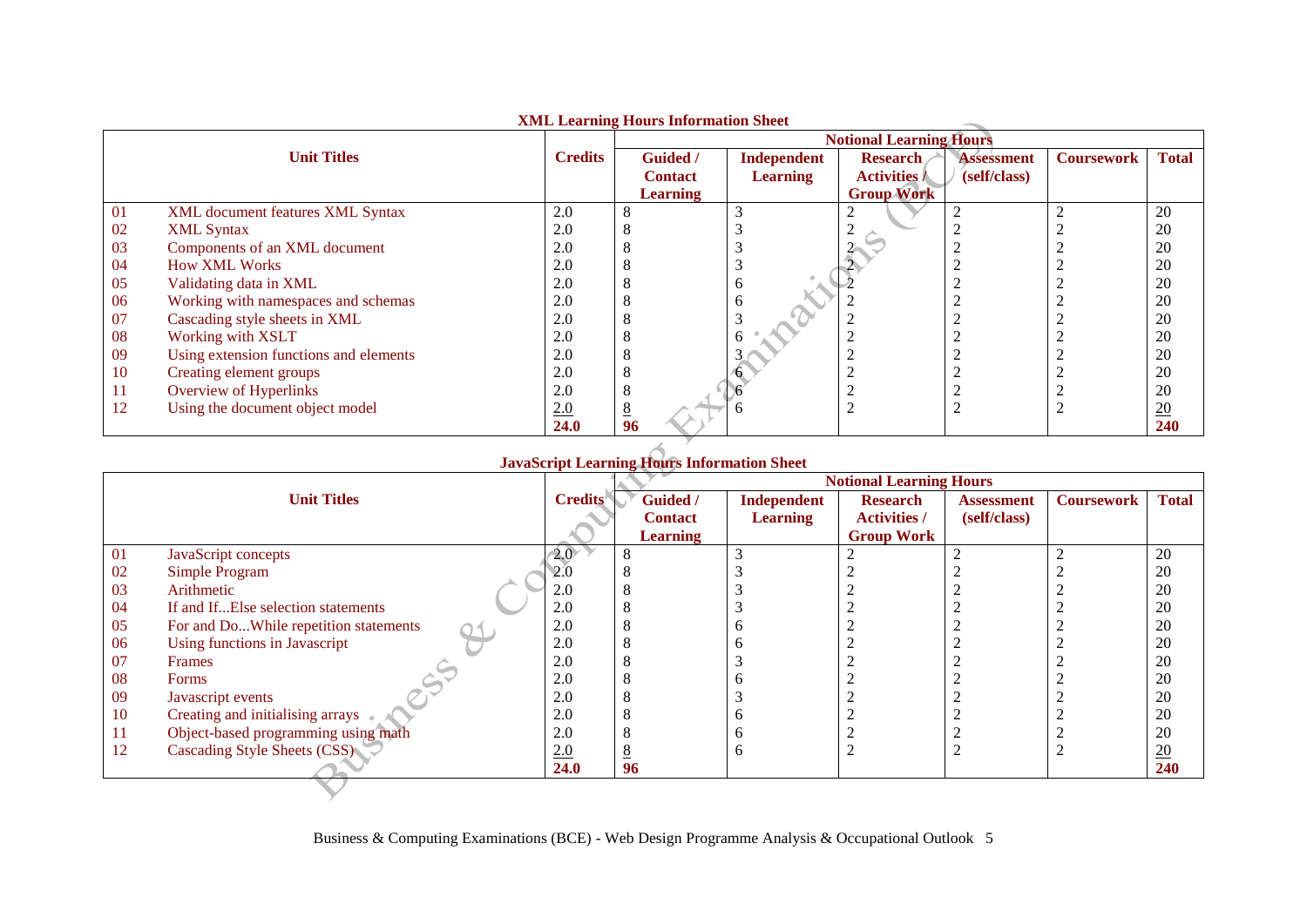|    | Dreamweaver Learning Hours Hilbridgetti<br><b>Notional Learning Hours</b> |                |                 |                 |                     |                   |                   |                  |  |
|----|---------------------------------------------------------------------------|----------------|-----------------|-----------------|---------------------|-------------------|-------------------|------------------|--|
|    |                                                                           |                |                 |                 |                     |                   |                   |                  |  |
|    | <b>Unit Titles</b>                                                        | <b>Credits</b> | Guided /        | Independent     | <b>Research</b>     | <b>Assessment</b> | <b>Coursework</b> | <b>Total</b>     |  |
|    |                                                                           |                | <b>Contact</b>  | <b>Learning</b> | <b>Activities /</b> | (self/class)      |                   |                  |  |
|    |                                                                           |                | <b>Learning</b> |                 | <b>Group Work</b>   |                   |                   |                  |  |
| 01 | Overview of the Dreamweaver workspace                                     | 2.0            |                 |                 |                     |                   |                   | 20               |  |
| 02 | Working with the document window objects and palette                      | 2.0            |                 |                 |                     |                   |                   | 20               |  |
| 03 | Manipulating images in Dreamweaver                                        | 2.0            |                 |                 |                     |                   |                   | 20               |  |
| 04 | <b>Implementing effects</b>                                               | 2.0            |                 |                 |                     |                   |                   | 20               |  |
| 05 | Creating tables in Dreamweaver                                            | 2.0            |                 |                 |                     |                   |                   | 20               |  |
| 06 | Creating forms in Dreamweaver                                             | 2.0            |                 |                 |                     |                   |                   | 20               |  |
| 07 | Using Dreamweaver's Javascript debugger                                   | 2.0            |                 |                 |                     |                   |                   | 20               |  |
| 08 | Creating and designing CSS                                                | 2.0            |                 |                 |                     |                   |                   | 20               |  |
| 09 | Creating templates in Dreamweaver                                         | 2.0            |                 |                 |                     |                   |                   | 20               |  |
| 10 | Using layers in Dreamweaver                                               | 2.0            |                 |                 |                     |                   |                   | 20               |  |
| 11 | Analysing events and actions in Dreamweaver                               | 2.0            |                 |                 |                     |                   |                   | 20               |  |
| 12 | Implementing site management tools                                        | 2.0            |                 |                 |                     |                   |                   | $\underline{20}$ |  |
|    |                                                                           | 24.0           | 96              |                 |                     |                   |                   | 240              |  |

## **Dreamweaver Learning Hours Information Sheet**

|    |                                           |                | <b>Notional Learning Hours</b> |                 |                     |                   |                   |                 |  |  |
|----|-------------------------------------------|----------------|--------------------------------|-----------------|---------------------|-------------------|-------------------|-----------------|--|--|
|    | <b>Unit Titles</b>                        | <b>Credits</b> | <b>Guided</b> /                | Independent     | <b>Research</b>     | <b>Assessment</b> | <b>Coursework</b> | <b>Total</b>    |  |  |
|    |                                           |                | <b>Contact</b>                 | <b>Learning</b> | <b>Activities</b> / | (self/class)      |                   |                 |  |  |
|    |                                           |                | <b>Learning</b>                |                 | <b>Group Work</b>   |                   |                   |                 |  |  |
| 01 | The flash interface                       | 2.0            | 8                              | n               |                     |                   | ◠                 | 20              |  |  |
| 02 | <b>Flash Movie Development</b>            | 2.0            |                                |                 |                     |                   |                   | 20              |  |  |
| 03 | Animating a flash page                    | 2.0            |                                |                 |                     |                   |                   | 20              |  |  |
| 04 | <b>Editing Button Symbols</b>             | 2.0            |                                |                 |                     |                   |                   | 20              |  |  |
| 05 | Embedding a Flash Movie in a Web Page     | 2.0            |                                |                 |                     |                   |                   | 20              |  |  |
| 06 | <b>Creating an Advertisement Banner</b>   | 2.0            | ◠                              |                 |                     |                   |                   | 20              |  |  |
| 07 | Making a flash page interactive           | 2.0            |                                |                 |                     |                   |                   | 20              |  |  |
| 08 | Publishing a flash page                   | 2.0            |                                |                 |                     |                   |                   | 20              |  |  |
| 09 | Creating menus in flash                   | 2.0            |                                |                 |                     |                   |                   | 20              |  |  |
| 10 | Advanced flash animation                  | 2.0            |                                |                 |                     |                   |                   | 20              |  |  |
| 11 | Advanced animated buttons and transitions | 2.0            | $\circ$                        |                 |                     |                   |                   | $\overline{20}$ |  |  |
|    |                                           | 22.0           | 88                             |                 |                     |                   |                   | 220             |  |  |
|    |                                           |                |                                |                 |                     |                   |                   |                 |  |  |

## $\breve{Q}$ **Flash Learning Hours Information Sheet**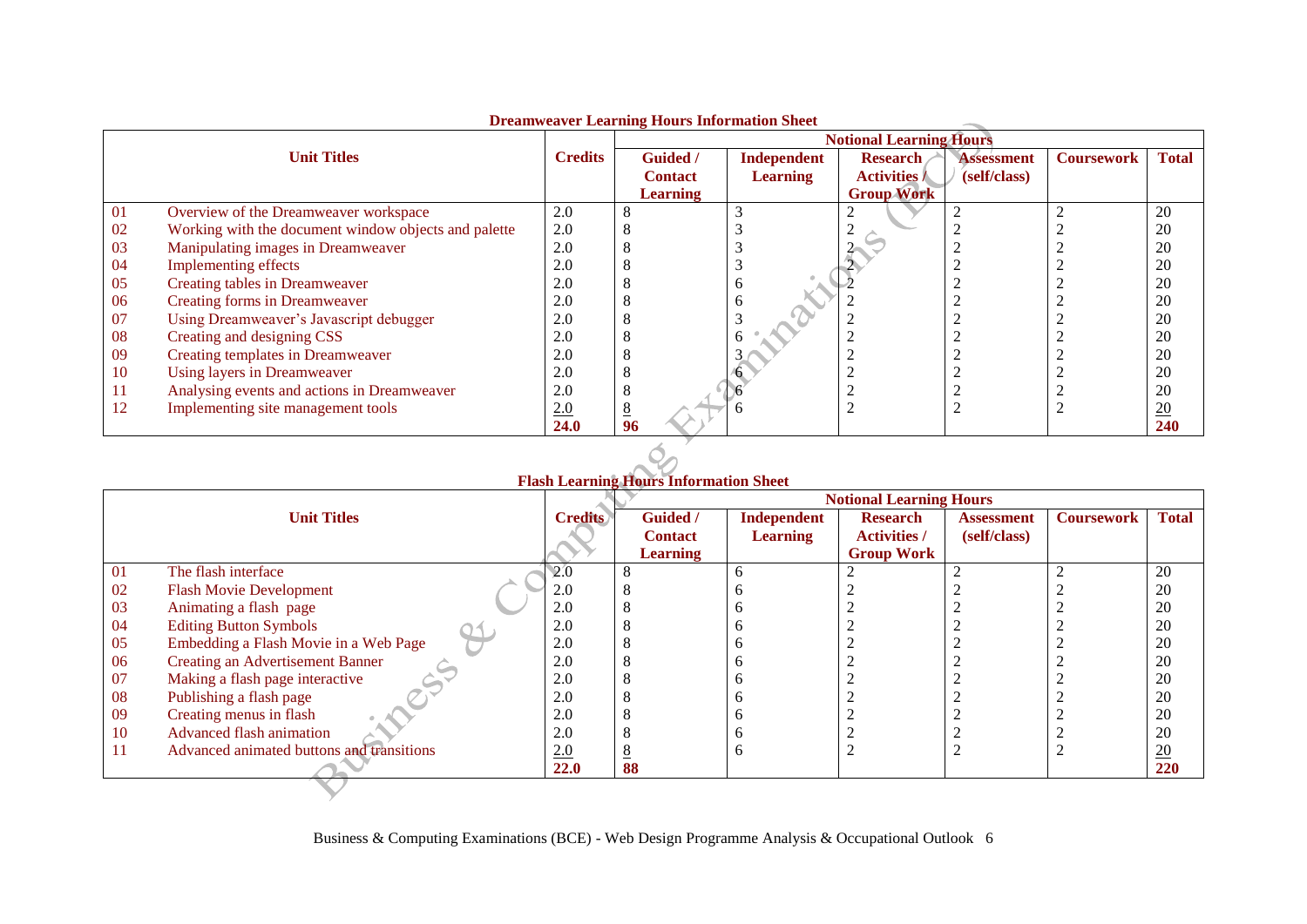### **Level 6 Advanced Diploma in Web Development (124 Credits)**

The Level 5 Diploma in eCommerce & Web Design looks mainly at client-side (front-end) programming. The Level 6 Diploma in Advanced Web Development looks at backend (server side) programming.

*Why does the programme exists* – The programme provides advanced learning on most sought out web programs. Every application on the web is stored on a server. Knowledge on programming server applications on how to store, access and delete this information cannot be over emphasised.

*How it fits into the larger programme* – Because of the dynamic feature of the internet today, there is a huge need for updating online server information.

*For whom it was designed* – This programme is designed for those who complete the Diploma in eCommerce & Web Design.

*How it will benefit learners* – Learners will benefit greatly by having the most sought out Web Server Development skills. **Patrons** 

### *Units:*

- Advanced HTML
- Advanced JavaScript
- Web Server Configuration
- ASP .Net
- PhP

**Advanced HTML** – HTML in the Diploma level looks at static pages. It is true we now use the internet for latest news, flight information, bank transactions etc. Advanced HTML looks at creating dynamic web pages.

Advanced JavaScript – though JavaScript is a script language, a lot of learners still find the concept of programming a bit difficult. Advanced JavaScript looks at functions, methods and events required for skillful server side programming

**Web Server Configuration** – a web server controls incoming and outgoing traffic. Good Web Configuration saves bandwidth and enables fast web surfing.

**Active Server Pages (ASP) .NET** - is a programming framework used to create enterprise Web Applications. ASP is also a backend application. These applications are accessible on a global basis leading to efficient information managment. ASP.NET code is a compiled code instead of interpreted code (ASP).

**PhP** - stands for "Hypertext Preprocessor". It is a server-side, HTML embedded scripting language used to create dynamic Web pages. Much of its syntax is borrowed from C, Java and Perl with some unique features thrown in. The goal of the language is to allow Web developers to write dynamically generated pages quickly. When a visitor opens the page, the server processes the PhP commands and then sends the results to the visitor's browser, just as with ASP or ColdFusion. Unlike ASP or ColdFusion, however, PHP is Open Source and crossplatform.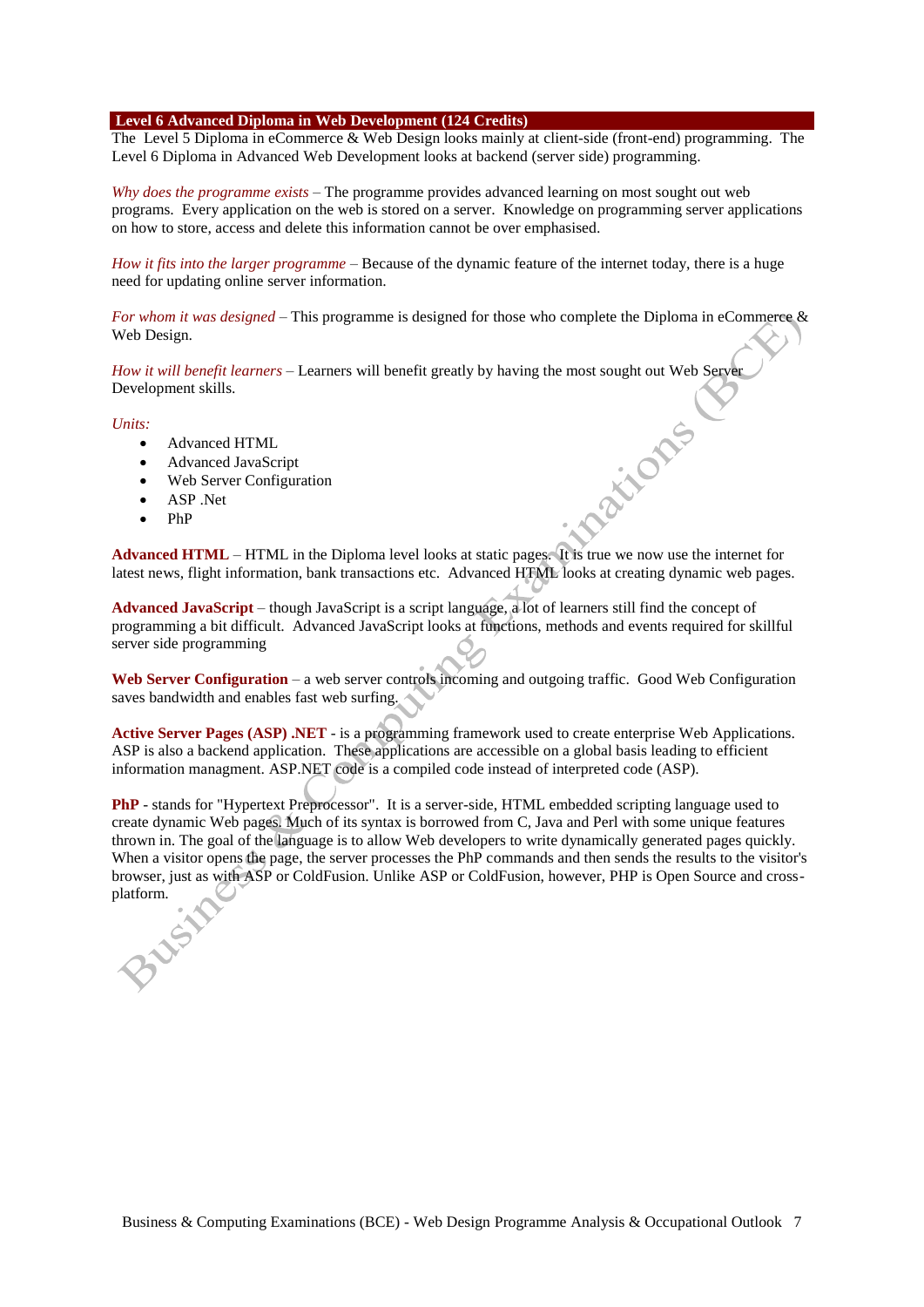| Unit                               | <b>Pre-requisite</b>                                                | <b>Core-requisite</b>                                                       | <b>Guided</b><br><b>Learning</b><br><b>Hours</b> | <b>Number</b><br>of<br><b>Credits</b> |
|------------------------------------|---------------------------------------------------------------------|-----------------------------------------------------------------------------|--------------------------------------------------|---------------------------------------|
| <b>Advanced HTML</b>               | Familiarity with the<br>Web and its<br>terminology.                 | A Pass or better in Diploma in<br>eCommerce & Web Design or<br>equivalence. | 200                                              | 20                                    |
| Advanced JavaScript                | Familiarity with the<br>Web and its<br>terminology.                 | A Pass or better in Diploma in<br>eCommerce & Web Design or<br>equivalence. | 260                                              | 26                                    |
| Web Server<br>Configuration        | Familiarity with the<br>Web and its<br>terminology.                 | A Pass or better in Diploma in<br>eCommerce & Web Design or<br>equivalence. | 260                                              | 26                                    |
| ASP .Net                           | A solid background in<br>HTML. Knowledge in<br>SQL is an advantage. | A Pass or better in Diploma in<br>eCommerce & Web Design or<br>equivalence. | 260                                              | $\overline{26}$                       |
| PhP                                | Familiarity with the<br>Web and its<br>terminology.                 | A Pass or better in Diploma in<br>eCommerce & Web Design or<br>equivalence. | 240                                              | 24                                    |
| Coursework (Project) for all units |                                                                     |                                                                             | 310                                              | 31                                    |

| <b>Rules of combination:</b> | All units are mandatory |
|------------------------------|-------------------------|
| <b>Age Group:</b>            | $19+$                   |
| <b>Programme Type:</b>       | Vendor/Industry         |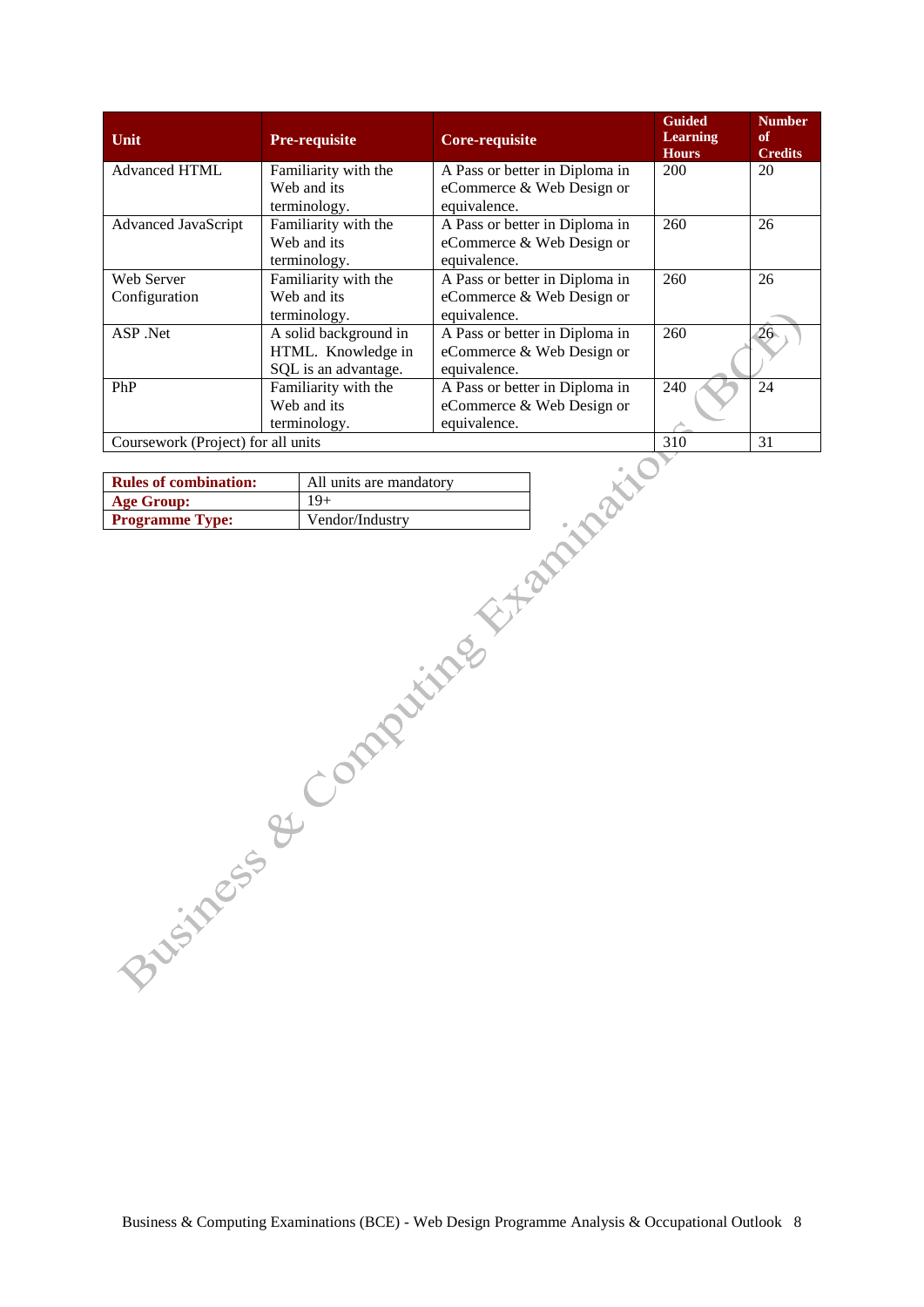|    |                                                    |                | <u>Travanceu HTTML Leafning Hours hilofination Sheet</u> |                 | <b>Notional Learning Hours</b> |                   |                   |                  |
|----|----------------------------------------------------|----------------|----------------------------------------------------------|-----------------|--------------------------------|-------------------|-------------------|------------------|
|    | <b>Unit Titles</b>                                 | <b>Credits</b> | <b>Guided</b> /                                          | Independent     | <b>Research</b>                | <b>Assessment</b> | <b>Coursework</b> | <b>Total</b>     |
|    |                                                    |                | <b>Contact</b>                                           | <b>Learning</b> | <b>Activities /</b>            | (self/class)      |                   |                  |
|    |                                                    |                | <b>Learning</b>                                          |                 | <b>Group Work</b>              |                   |                   |                  |
| 01 | Dynamic HTML object hierarchy                      | 2.0            |                                                          | n               |                                |                   |                   | 20               |
| 02 | Events and event handlers                          | 2.0            |                                                          |                 |                                |                   |                   | 20               |
| 03 | Using filters to achieve special effects           | 2.0            |                                                          |                 |                                |                   |                   | 20               |
| 04 | Data binding in HTML                               | 2.0            |                                                          |                 |                                |                   |                   | 20               |
| 05 | Cascading Style Sheets (CSS) syntax and properties | 2.0            |                                                          |                 |                                |                   |                   | 20               |
| 06 | Web development life cycle                         | 2.0            |                                                          |                 |                                |                   |                   | 20               |
| 07 | <b>XHTML</b> implementation                        | 2.0            |                                                          |                 |                                |                   |                   | 20               |
| 08 | Shopping cart implementation                       | 2.0            |                                                          |                 |                                |                   |                   | 20               |
| 09 | Asynchronous JavaScript and XML (AJAX)             | 2.0            |                                                          |                 |                                |                   |                   | 20               |
| 10 | eCommerce business models                          | 2.0            |                                                          |                 |                                |                   |                   | $\underline{20}$ |
|    |                                                    | <b>20.0</b>    | 80                                                       |                 |                                |                   |                   | <b>200</b>       |

## **Advanced HTML Learning Hours Information Sheet**

#### $\rightarrow$ **Advanced JavaScript Learning Hours Information Sheet**

|    |                                            |                | <b>Notional Learning Hours</b> |                 |                     |                   |                   |                 |
|----|--------------------------------------------|----------------|--------------------------------|-----------------|---------------------|-------------------|-------------------|-----------------|
|    | <b>Unit Titles</b>                         | <b>Credits</b> | <b>Guided</b> /                | Independent     | <b>Research</b>     | <b>Assessment</b> | <b>Coursework</b> | <b>Total</b>    |
|    |                                            |                | Contact                        | <b>Learning</b> | <b>Activities /</b> | (self/class)      |                   |                 |
|    |                                            |                | <b>Learning</b>                |                 | <b>Group Work</b>   |                   |                   |                 |
| 01 | <b>CGI Programs</b>                        | 2.0            |                                |                 |                     |                   |                   | 20              |
| 02 | JavaScript and Java                        | 2.0            |                                |                 |                     |                   |                   | 20              |
| 03 | Calling a Function                         | 2.0            |                                |                 |                     |                   |                   | 20              |
| 04 | <b>Nested Statements</b>                   | 2.0            |                                |                 |                     |                   |                   | 20              |
| 05 | <b>Operator Categories</b>                 | 2.0            |                                |                 |                     |                   |                   | 20              |
| 06 | <b>Loop Statements</b>                     | 2.0            |                                |                 |                     |                   |                   | 20              |
| 07 | Passing arguments into functions           | 2.0            |                                |                 |                     |                   |                   | 20              |
| 08 | Event handlers in JavaScript               | 2.0            |                                |                 |                     |                   |                   | 20              |
| 09 | JavaScript DOM objects                     | 2.0            |                                |                 |                     |                   |                   | 20              |
| 10 | JavaScript Windows object properties       | 2.0            |                                |                 |                     |                   |                   | 20              |
| 11 | JavaScript math and date methods           | 2.0            |                                |                 |                     |                   |                   | 20              |
| 12 | JavaScript form object                     | 2.0            |                                |                 |                     |                   |                   | 20              |
| 13 | Dynamic HTML (DHTML) document object model | 2.0            |                                |                 |                     |                   |                   | $\overline{20}$ |
|    |                                            | <b>26.0</b>    | 104                            |                 |                     |                   |                   | 260             |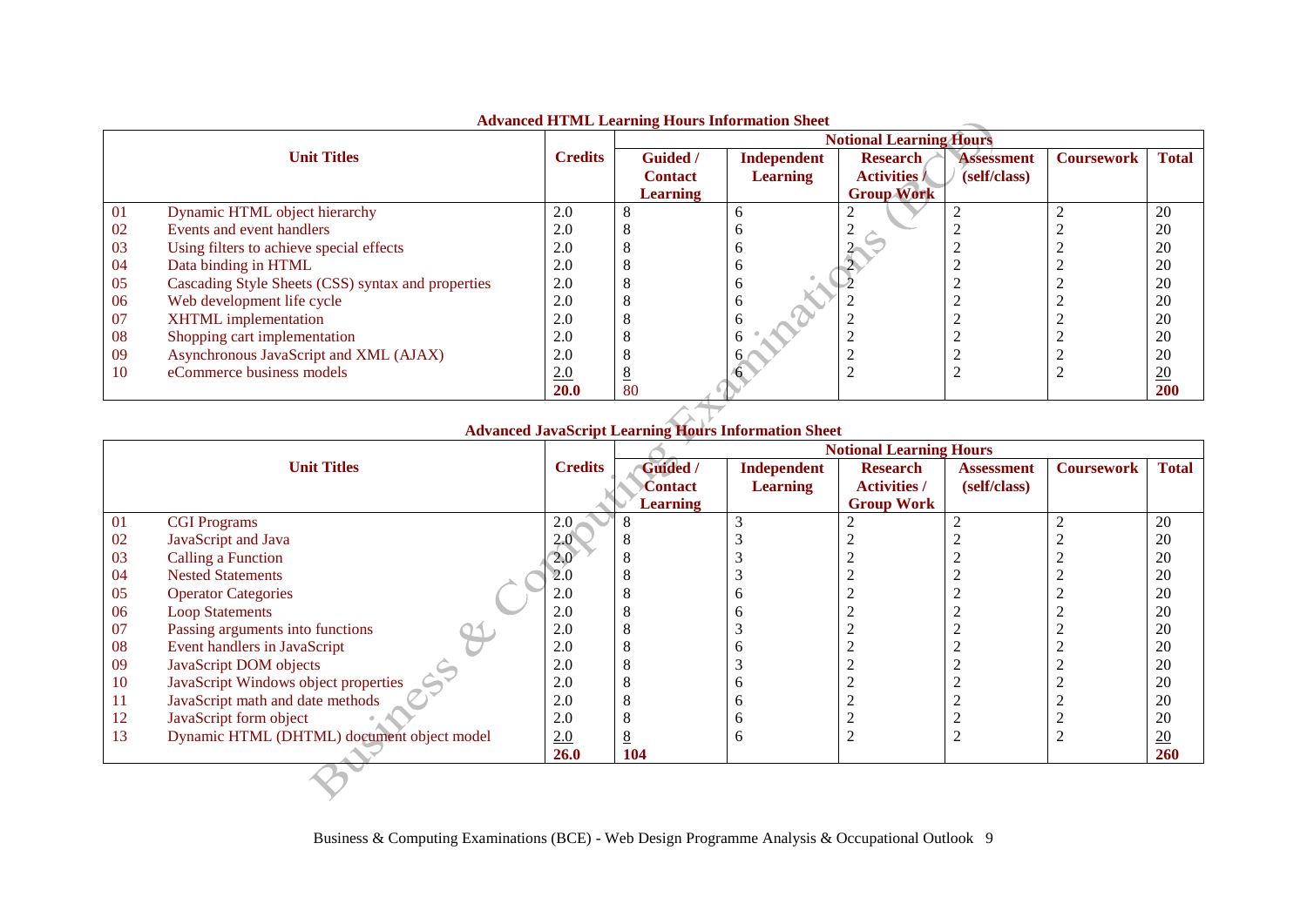|    |                                         |                | was been a comiguration meaning mours miorination shee<br><b>Notional Learning Hours</b> |                    |                     |                   |                   |              |  |
|----|-----------------------------------------|----------------|------------------------------------------------------------------------------------------|--------------------|---------------------|-------------------|-------------------|--------------|--|
|    | <b>Unit Titles</b>                      | <b>Credits</b> | Guided /                                                                                 | <b>Independent</b> | <b>Research</b>     | <b>Assessment</b> | <b>Coursework</b> | <b>Total</b> |  |
|    |                                         |                | <b>Contact</b>                                                                           | <b>Learning</b>    | <b>Activities /</b> | (self/class)      |                   |              |  |
|    |                                         |                | <b>Learning</b>                                                                          |                    | <b>Group Work</b>   |                   |                   |              |  |
| 01 | Configuring HTTP server                 | 2.0            | ◠                                                                                        |                    |                     |                   |                   | 20           |  |
| 02 | Web server functions                    | 2.0            | O                                                                                        |                    |                     |                   |                   | 20           |  |
| 03 | <b>Application Service Provider</b>     | 2.0            | Ō                                                                                        |                    |                     |                   |                   | 20           |  |
| 04 | How e-mail servers deliver messages     | 2.0            | O                                                                                        |                    |                     |                   |                   | 20           |  |
| 05 | File sharing systems                    | 2.0            | 8                                                                                        | <sub>0</sub>       |                     |                   |                   | 20           |  |
| 06 | Internet cookies                        | 2.0            | 8                                                                                        | <sub>0</sub>       |                     |                   |                   | 20           |  |
| 07 | <b>Network Address Translation (NAT</b> | 2.0            | 8                                                                                        |                    |                     |                   |                   | 20           |  |
| 08 | Virtual Private Networks (VPN)          | 2.0            |                                                                                          |                    |                     |                   |                   | 20           |  |
| 09 | Common Gateway Interface mechanism      | 2.0            |                                                                                          |                    |                     |                   |                   | 20           |  |
| 10 | Web crawling techniques                 | 2.0            | 8                                                                                        |                    |                     |                   |                   | 20           |  |
| 11 | Web affiliate marketing software        | 2.0            | 8                                                                                        |                    |                     |                   |                   | 20           |  |
| 12 | Building effective websites             | 2.0            | 8                                                                                        |                    |                     |                   |                   | 20           |  |
| 13 | Web hosting features                    | 2.0            | 8                                                                                        | n                  |                     |                   |                   | 20           |  |
|    |                                         | <b>26.0</b>    | 104                                                                                      |                    |                     |                   |                   | <b>260</b>   |  |

### **Web Server Configuration Learning Hours Information Sheet**